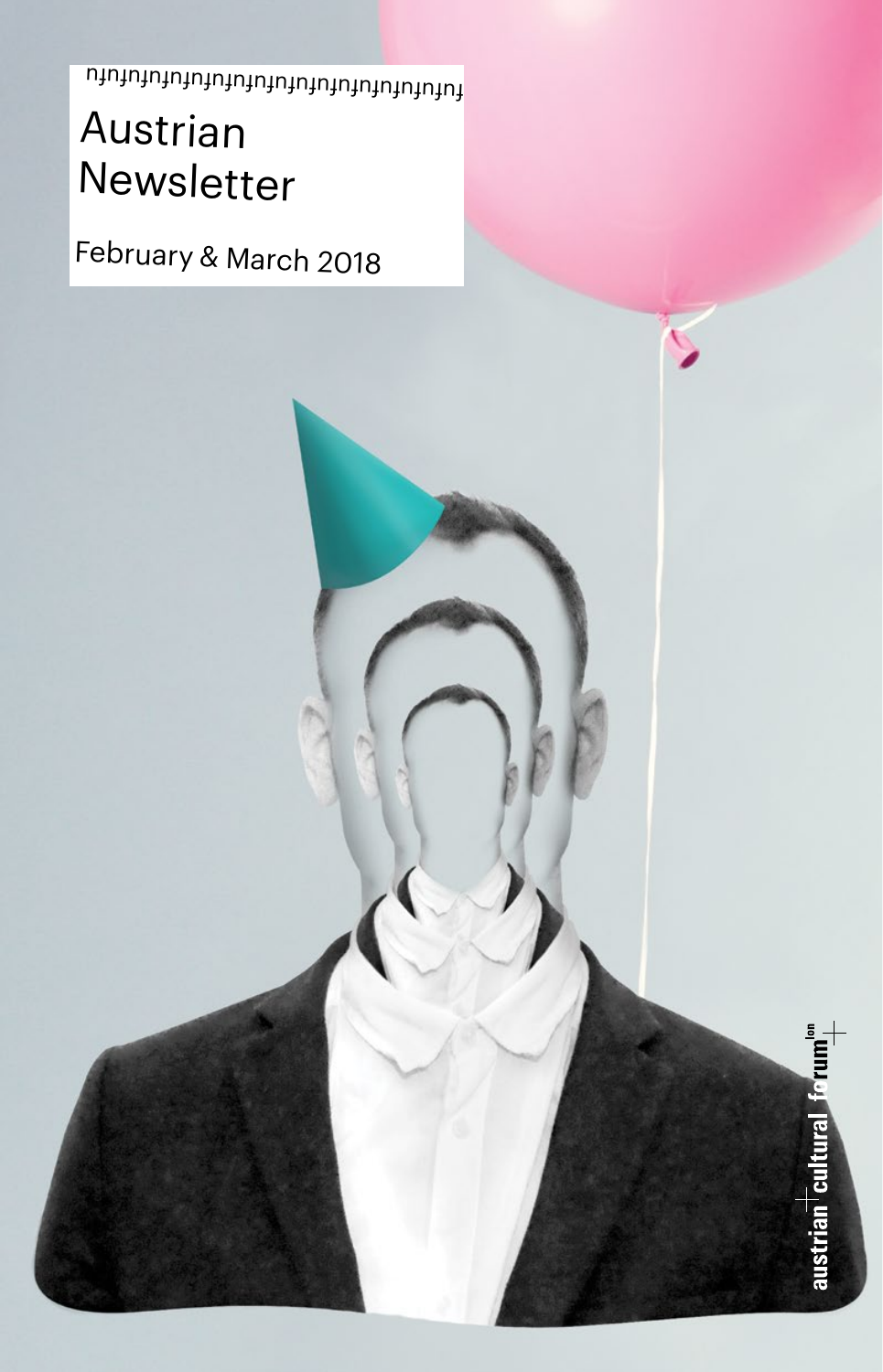# **Ongoing**

## Lessing Presents Lessing

#### *Visual Arts Until Friday 23 February, ACF London*

Erich Lessing is among Austria's most celebrated photographers. He is a chronicler of the post-war era, has documented major political events, capturing the protagonists with his camera in an inimitable manner. He was a reporter for Associated Press before becoming a member of Magnum Photos. This unique exhibition, put together by the photographer's daughter Hannah Lessing and Danielle Spera, Director of the Jewish Museum Vienna, offers a very personal insight into the work of a great photographer.

fufufufufufufufufufufufufufufufufufu

# February

## The Soul of Wittgenstein

*Theatre Tuesday 6 – Sunday 25 February, Omnibus Theatre, London*

Guy's Hospital, London, 1941. A battered copy of *War and Peace*. An illiterate Cockney dying of cancer and a philosopher handing out pills. Their world is determined by these facts. But is it defined by them? Written by Ron Elisha, and produced by Austrian Pamela Shermann, *The Soul of Wittgenstein* is a pertinent, engrossing, confrontational, yet tender, new play. It asks what happens when we open up, when we put aside our differences, and when we force ourselves to feel.

Omnibus Theatre, 1 Clapham Common North Side, London SW4 0QW [www.omnibus-clapham.org](http://www.omnibus-clapham.org) 

## Adventures in Animation

#### *Film Friday 9 February, 7.30pm, ACF London*

Students from the University of Applied Arts Vienna and Kingston University present a programme of digital animation and



*The Soul of Wittgenstein*, photo by Lidia Crisafulli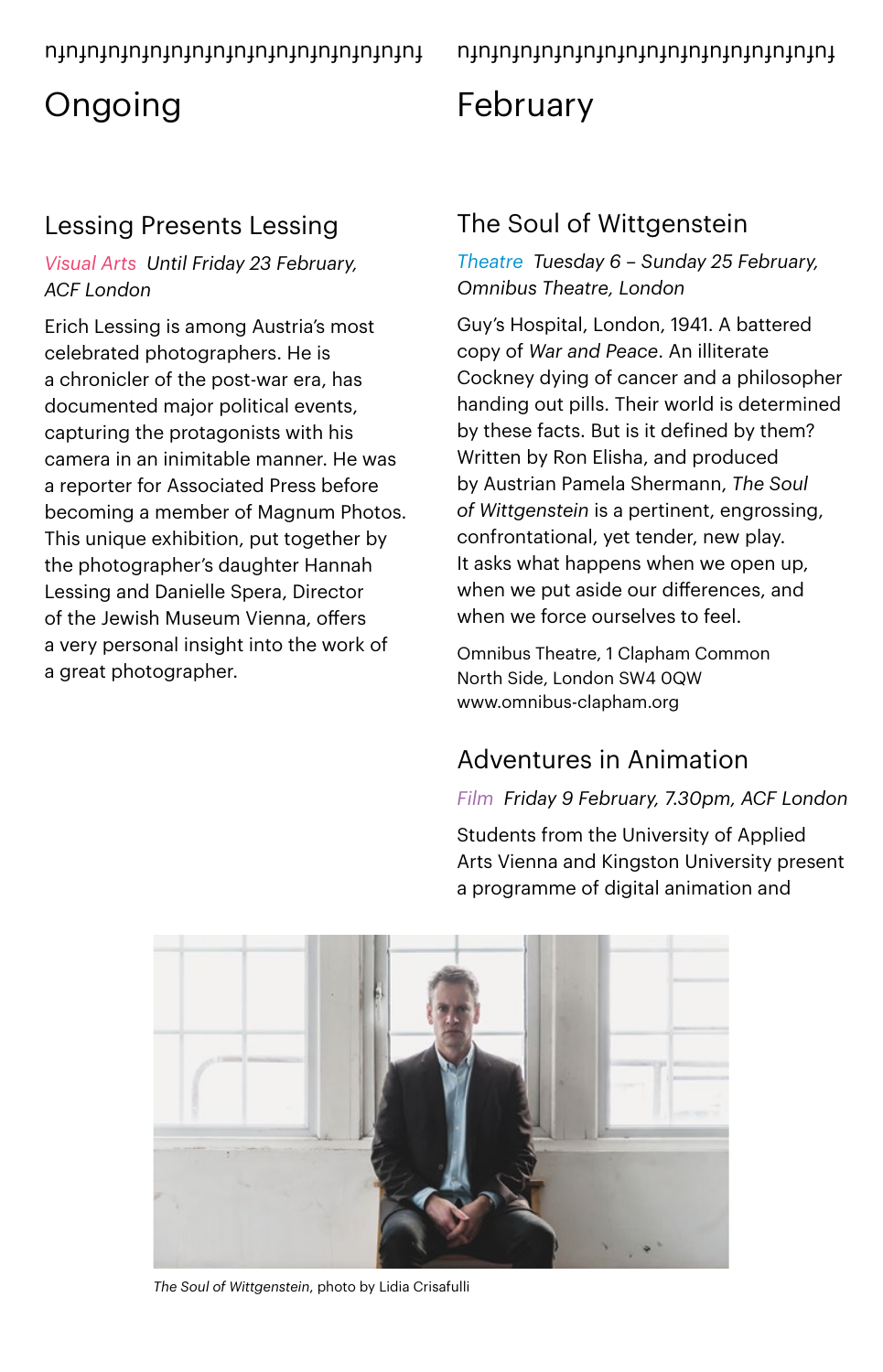

*Postcard* by Amelie Flunder (*Adventures in Animation*)

stop-motion films made during a workshop at Kingston University. This eclectic selection presents some of the most exciting, engaging and emotionally powerful films with innovative approaches to the medium of animation from both universities. This international co-production is organised by Geoffrey Grandfield (Kingston University) and Nikolaus Jantsch (University of Applied Arts Vienna).

#### RCM Lunchtime Concerts: European Horizons

*Music Monday 12 & 26 February and 12 March, 1.05pm, ACF London*

Students of the Royal College of Music continue their series of lunchtime concerts every second Monday at the ACF London. The young musicians will explore European musical culture in all its dazzling variety. From stunning piano preludes, to soaring string quartets and powerful trios, they will transport you to all corners of the continent, and beyond.

#### Irene Kepl and Mark Holub UK Tour

#### *Music Tuesday 20 – Friday 23 February*

One rarely hears the violin and percussion performed as a duo, but Austrian violinist

Irene Kepl and American percussionist Mark Holub like to do things a bit differently. By bringing these two instruments together they create a link between the contemporary classical and jazz traditions and a new, confident sound of their own.

20 February: Fizzle, Birmingham [improvisationuk.wixsite.com/fizzlebirmingham](http://improvisationuk.wixsite.com/fizzlebirmingham)

21 February: Vortex Jazz Club, London [www.vortexjazz.co.uk](http://www.vortexjazz.co.uk)

22 February: Free Range, Canterbury [www.free-range.co.uk](http://www.free-range.co.uk)

23 February: Cowley Club, Brighton [www.cowleyclub.org.uk](http://www.cowleyclub.org.uk) 



Irene Kepl & Mark Holub, © Matthias Hailbrand

## The Vienna Acousmonium

*Talk Music Wednesday 21 February, De Montfort University, Leicester*

Austrian composer Thomas Gorbach has been invited to give a talk and performance at De Montfort University in Leicester. Gorbach lectures and works on the development of Electroacoustic music, at the Vienna University of Technology. He specialises in acousmatic music which is specifically composed for presentation using speakers, as opposed to a live performance using sheet music. The programme will feature his compositions alongside those of fellow Austrian Martina Claussen and Vienna-based Caroline Profanter.

De Montfort University, Leicester LE1 9BH theacousmaticproject.at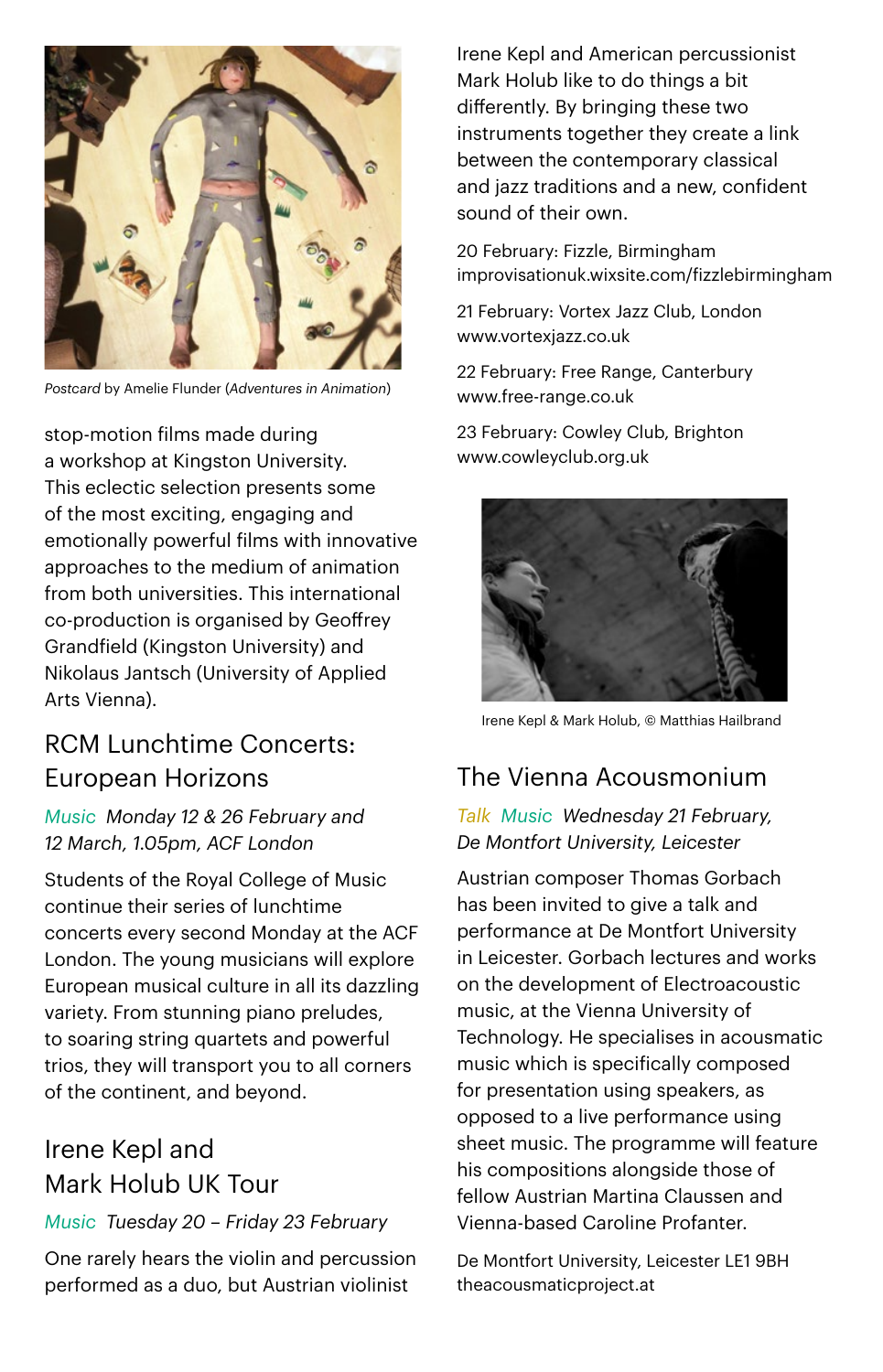## Maria Theresa (1717-1780): nynynynynynynynynynynynynynynyny Tercentenary Workshop on the Empress and her Time

*Conference Monday 26 February, The Queen's College, Oxford, 12.45 – 18.30pm*

2017 marked the tercentenary of the birth of Maria Theresa Archduchess of Austria, who ruled the Habsburg Empire from 1740 to 1780. Her reign was steeped in controversies and major wars, but it also saw the dawn of the Austrian Enlightenment and significant political, social and cultural reforms. Experts from across Europe will discuss the prevailing 'myth' of Maria Theresa alongside questions of gender and political power in the eighteenth century.

The Queen's College, Oxford University, High St, Oxford OX1 4AW [modernlanguages.sas.ac.uk/events/](https://modernlanguages.sas.ac.uk/events/event/15423) [event/15423](https://modernlanguages.sas.ac.uk/events/event/15423) 

## Das Fest at VAULT Festival

*Theatre Wednesday 28 February – Sunday 4 March, The Vaults, London*

Austrian illusionist and performer Philipp Oberlohr presents his thrilling new production *Das Fest* at London's VAULT Festival. The piece is a mindreading experience, celebrating the past and the future of the attendees, and combines new methods of storytelling, live art, clowning, physical theatre and illusion.

Described as Austria's Derren Brown (*The Independent*) and Vienna's Master Illusionist (*Metro*), Philipp Oberlohr creates experiences that border theatre and performance art.

VAULT Festival, The Vaults, Leake Street, London SE1 7NN [www.vaultfestival.com](http://www.vaultfestival.com)

# March

## Verz Imprint and ame present: Sonic Luz (noid + Klaus Filip) and Phil S. Maguire

#### *Music Friday 2 & Saturday 3 March, London & Huddersfield*

Musicians noid and Klaus Filip combine forces as Sonic Luz to examine, together with Phil S. Maguire, the technology of optosonic synthesisers in an era of DIY. They will perform at two UK venues including the Hundred Years Gallery in London and an as-yet tbc venue in Huddersfield. Check website for updates.

Hundred Years Gallery, 13 Pearson St, London E2 8JD; [amespace.uk](http://amespace.uk/)



Verz Imprint and ame present: Sonic Luz and Phil S. Maguire

## **Memorial Year**

Throughout 2018 the Republic of Austria will look back and commemorate several years of crucial historical importance: 1848 the year of civic-democratic revolution, 1918 the end of WWI and the foundation of the Republic of Austria and 1938 the Anschluss to Nazi-Germany on 12 March.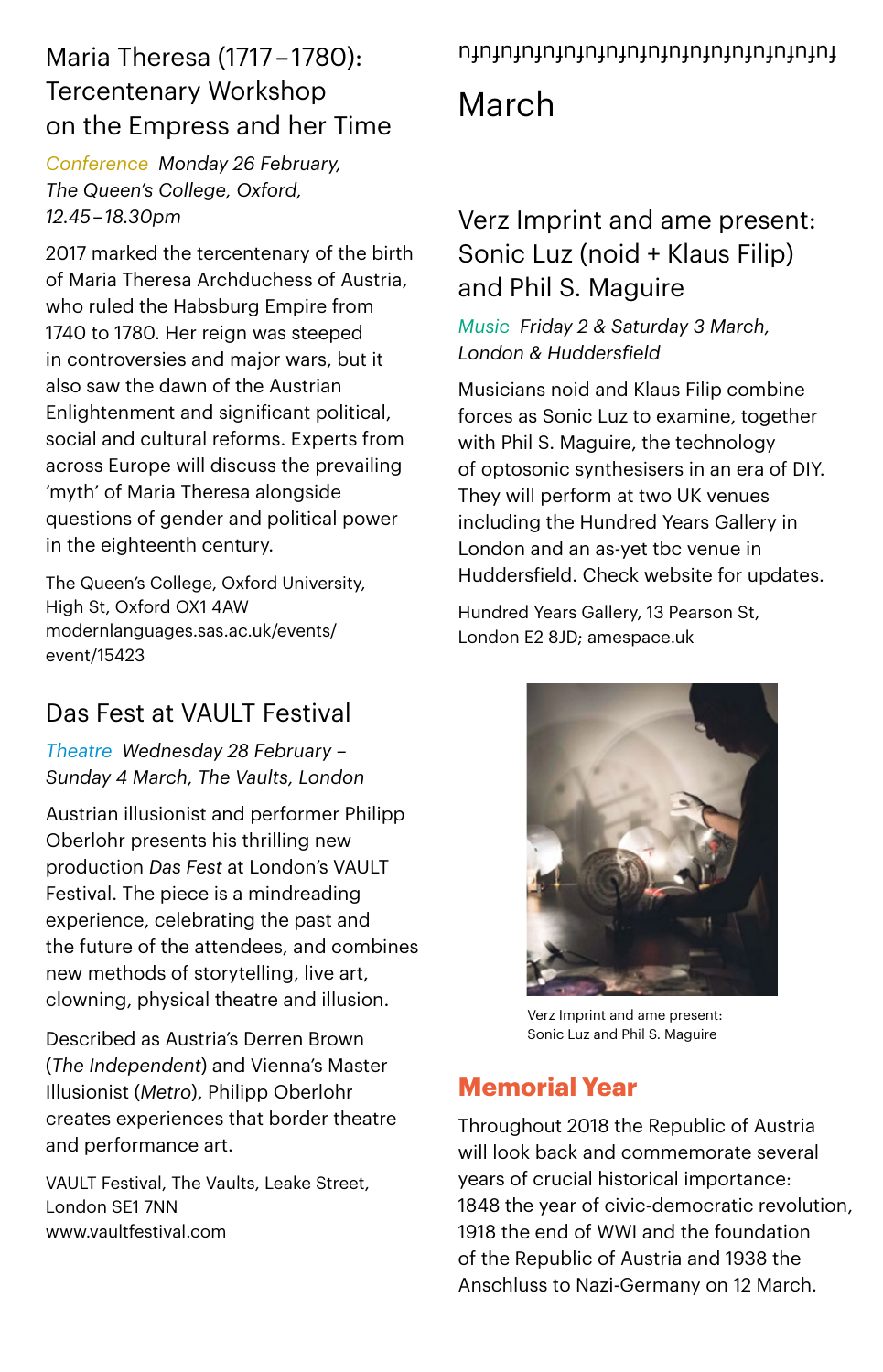#### **Memorial Year: 1938 Remembered**

## On the Record: Memories of the Anschluss 80 Years Ago

*Talk Music Wednesday 14 March, 7pm, ACF London* 

Dorothea McEwan (Warburg Institute, University of London) will give a lecture to mark 80 years since the Anschluss. Following her presentation, Ensemble Émigré (Norbert Meyn, tenor and Lucy Colquhoun, piano) will perform a concert of music by émigré composers from Austria and Germany living in Britain as well as a selection of German Lieder. The talk is organised by the Research Centre for German & Austrian Exile Studies and the Ingeborg Bachmann Centre for Austrian Literature. Booking is required via their website: modernlanguages.sas.ac.uk/ events/event/12537

#### $\rightarrow$  Memorial Year: 1938 Remembered

#### Vienna – London: Passage to Safety

*Exhibition Thursday 15 March, 7pm, ACF London. Exhibition continues until Friday 27 April.* 

*Passage to Safety: emigré portraits in photographs and words* is a documentary project and a SYNEMA-book by Marion Trestler that highlights the life stories of 21 Austrians who fled to the United Kingdom during the 1930s to escape National Socialism and remained there. Many of them arrived in Britain on the Kindertransport. The launch event will be opened by Austrian Ambassador Martin Eichtinger. Marion Trestler, together with Sir Erich Reich, chairman of the AJR Kindertransport group and Dr Diane Silverthorne, University of the Arts, London, will introduce the project.

[www.mariontrestler.com](http://www.mariontrestler.com) Book orders: www.artdata.co.uk



Passage to Safety – Wolf Suschitzky by Marion Trestler

## New Borders, New Boundaries: Fashion in the Shifting World

*Symposium Saturday 17 & Sunday 18 March, Calvert 22 Foundation, ICA & Chelsea College of Arts, London*

Taking place across three London venues, Calvert 22 Foundation, ICA and Chelsea College of the Arts, *New Borders, New Boundaries* will explore how fashion reacts to processes and embraces the global crisis of borders and displacement. The programme will engage academics, industry players and young designers from Austria (Hvala Ilija), Georgia (Situationist), Ukraine (Anton Belinskiy) and UK (Marta Jakubowski) who live and work in between their homeland and the West, and creatively draw on their heritage in their engagement with the field of Western fashion.

Calvert 22 Foundation, 22 Calvert Ave, London E2; [calvert22.org](http://calvert22.org/)



Anton Belinskiy, Fall 2017. Photo by Stas Kalashnikov; courtesy of The Calvert Journal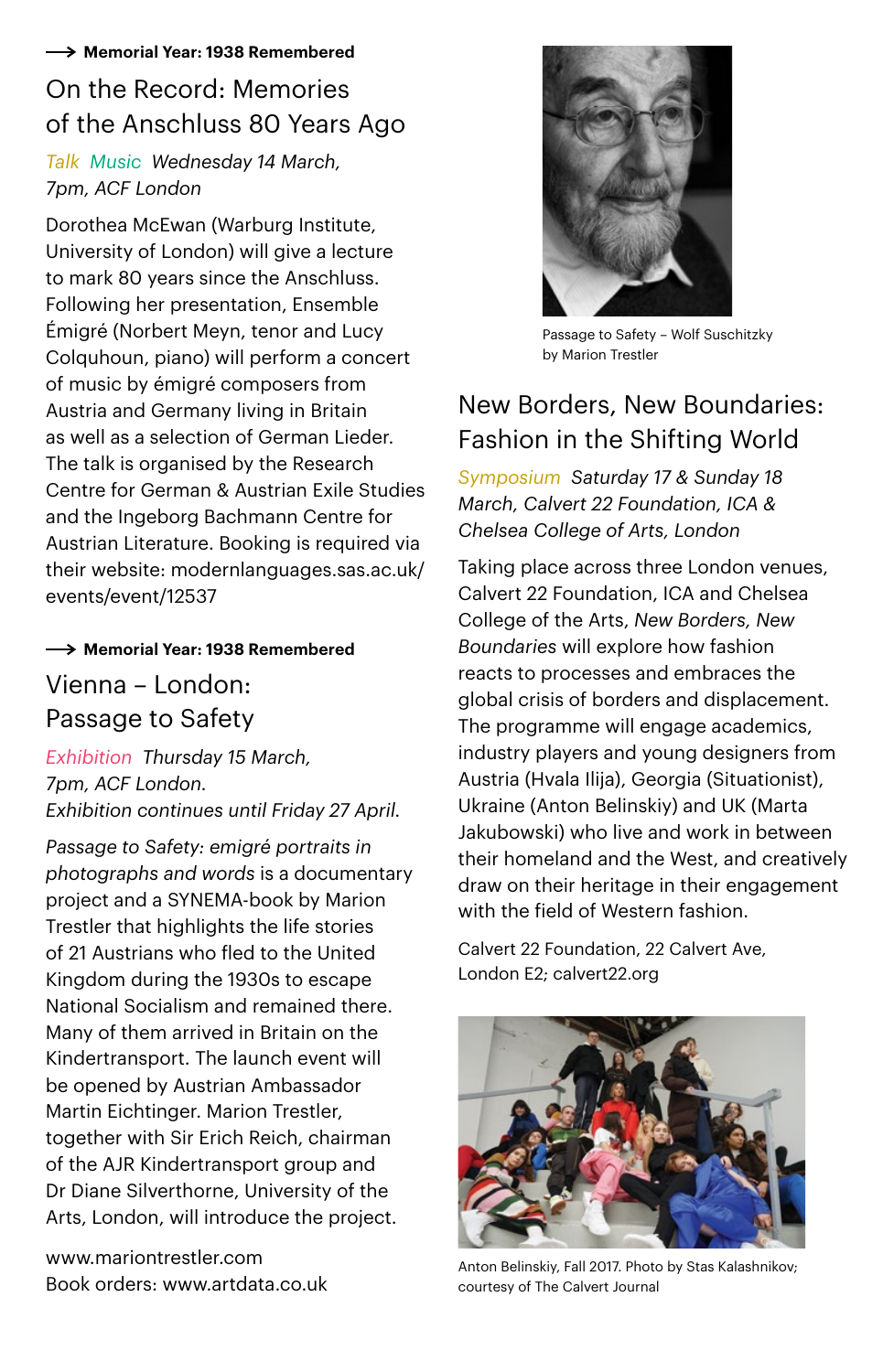

Conchita, photo by Rainer Dröse

#### What Opera Means: Book Launch

*Talk Music Tuesday 20 March, 6.30pm, ACF London*

Arnold Schoenberg sought to define the elements of music according to ideal types; however, the initiative was left incomplete and opera never defined. Christopher Wintle (King's College London) has taken up the project in his new book. Following the author's introduction Anita Watson (a former Jette Parker Young Artist from The Royal Opera) together with David Syrus (former Head of Music at the Royal Opera) will perform the final scene from Richard Strauss's *Capriccio*.

## MELA Cello Concert

#### *Music Thursday 22 March, 7pm, ACF London*

Using only her voice, cello and a loop station, Austrian cellist and singersongwriter MELA (Marie Spaemann) creates multilayered performances. Her soulful, narrative songs combine elements of very



different musical influences with her own characteristic timbre. She will perform a programme at the ACF London of songs from her new album *Gap*.

## Conchita!

#### *Music Sunday 25 March, 7.30pm, London Palladium*

Austrian pop sensation Conchita will perform live at BBC Radio 2's 'Friday Night Is Music Night'. Born Tom Neuwirth in Styria, Austria, Conchita became an international sensation when she won Eurovision in 2014 as Conchita Wurst. She will be accompanied by the sixtypiece BBC Concert Orchestra, conducted by Wilhelm Keitel, in addition to her own rock band.

London Palladium, 8 Argyll St, Soho, London W1F 7TE [london-palladium.co.uk/event/conchita](http://london-palladium.co.uk/event/conchita/)

#### Special Preview: Western

*Film Wednesday 28 March, 7pm, Goethe-Institut London*

When a German construction crew starts work in a remote part of Bulgaria, rivalries unfold with the local villagers. A true Western building up to the duel or perhaps aiming for something else? The Goethe-Institut presents a special preview of this German / Bulgarian / Austrian co-production.

Germany / Bulgaria / Austria / Monaco, 2017, 121min, directed by Valeska Grisebach

Goethe-Institut London, 50 Princes Gate, MELA London SW7 2PH; www.goethe.de/ins/gb/en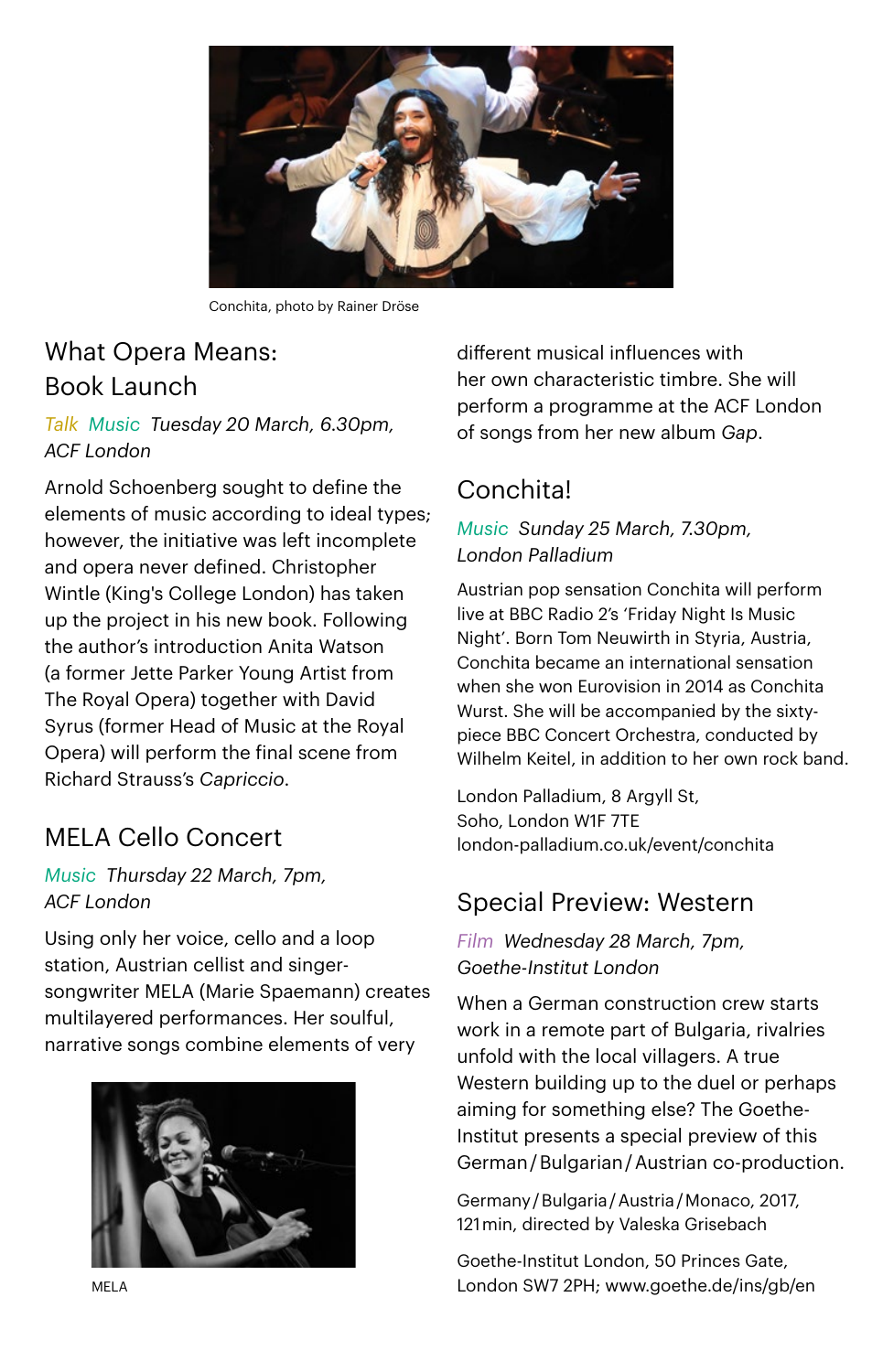# **CineClub**

## **Memorial Year** Historical Film Series

Throughout 2018 our CineClub film series will be screening a selection of historical films to highlight and further explore the years 1918 and 1938.

#### La Grande Illusion **→ Memorial Year: 1918 Remembered**

#### *Tuesday 6 February, 7pm, ACF London*

CineClub presents one of the masterpieces of French cinema starring Austrian actor / director Erich von Stroheim in the role of Major von Rauffenstein. *La Grande Illusion* is an explicitly anti-war film about a small group of imprisoned French officers plotting their escape. It celebrates a humanity that can transcend national, class and racial differences, suggesting that man's common experience can

prevail over nationalism, extremist ideology and its outcome – war.

France, 1937, 113 min, English, French, German and Russian with English subtitles, directed by Jean Renoir

#### Kameradschaft (Comradeship)  $\rightarrow$  Memorial Year: 1918 Remembered

#### *Thursday 1 March, 7pm, ACF London*

This German-French reconciliation film does not deal directly with war, but with a mining accident at the border. German workers come to the rescue of French miners involved in an accident, overcoming all political enmities. Austrian director Georg Wilhelm Pabst's film can be seen as a direct continuation of *Westfront 1918* and the film cemented his status as one of the most morally engaged and formally creative filmmakers of his time.

Germany / France, 1931, 93min, French and German with English subtitles, directed by Georg Wilhelm Pabst



Poster of *La Grande Illusion*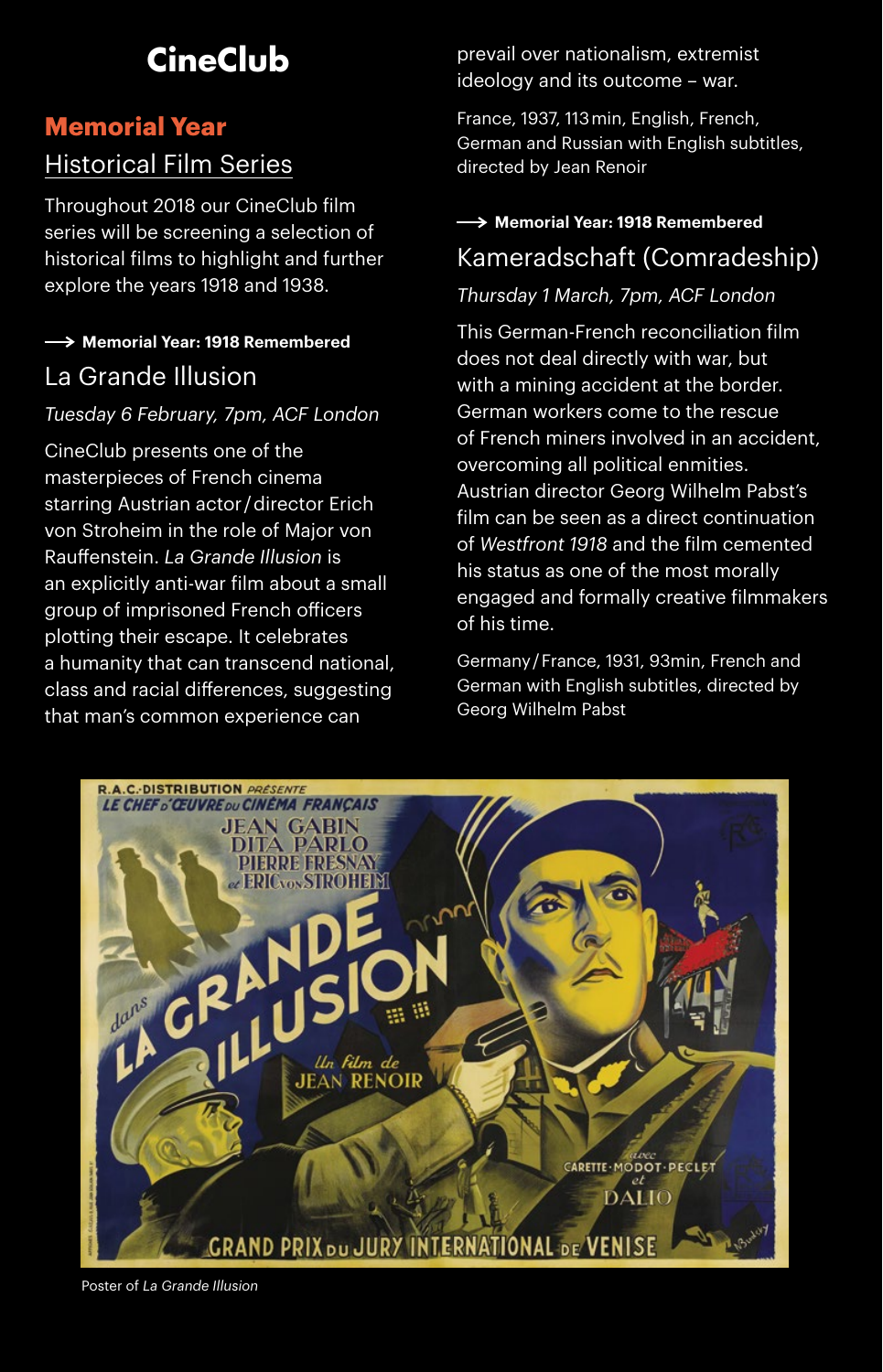

Still from *Jules et Jim*

#### Jules et Jim **Memorial Year: 1918 Remembered**

#### *Tuesday 13 March, 7pm, ACF London*

Concluding our programme of films marking the centenary of 1918 we screen Francois Truffaut's *Jules et Jim*, a tragic love triangle set before, during and after WWI in different parts of France, Austria and Germany. The love story transcends borders and nationalities, involving French Bohemian Jim played by Henri Serre, his somewhat shy Austrian writer friend Jules played by Oskar Werner and his free-spirited girlfriend Catherine played by Jeanne Moreau.

French, 1962, 105 min, English, French and German with English subtitles, directed by François Truffaut

#### Erich Lessing

## The Photographer in Front of the Camera

*Thursday 15 February, 7pm, ACF London*

To coincide with the exhibition *Lessing Presents Lessing* at the ACF London, CineClub will screen an intimate cinematic portrait of the Austrian photographer Erich Lessing. The film follows Lessing as he sits on the managing board of the photographic cooperative Magnum Photos, at tumultuous family meetings and in his daily routine at his studio with his co-workers. According to Lessing good photography inspires us to continue reflecting on it. Similarly, *The Photographer in Front of the Camera* invites its audience to view the works of this extraordinary artist in a new light.

Austria, 2014, 66 min, German with English subtitles, directed by Tizza Covi & Rainer Frimmel



Still from *The Photographer in Front of the Camera* © Mischief Films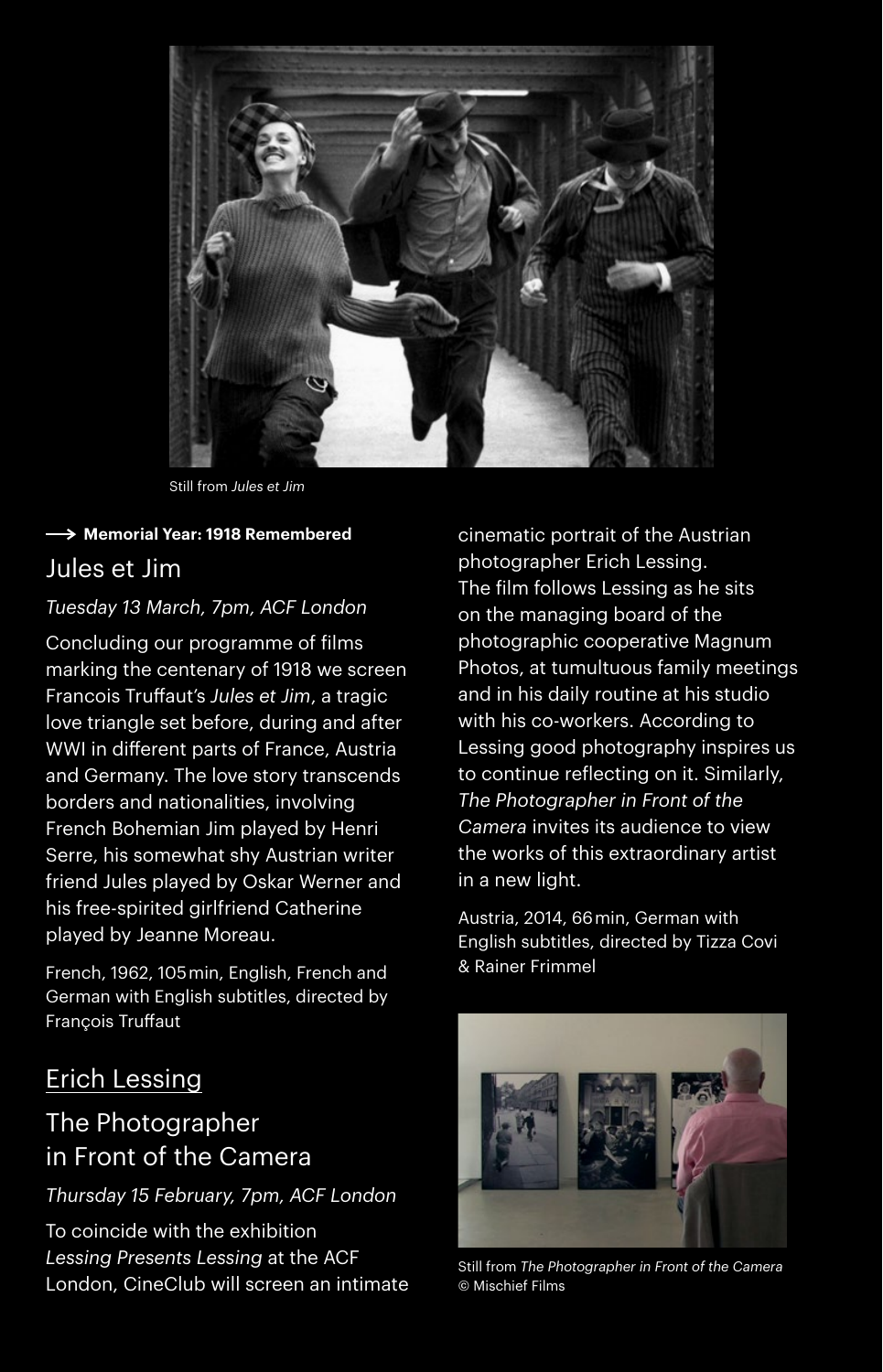## New Austrian Cinema

## Life Guidance

#### *Thursday 22 February, 7pm, ACF London*

Ruth Mader's fascinating, restrained dystopian drama depicts a society in which everyone is happy and fulfilled – just as long as they follow the rules. In the near-future, a state of perfect capitalism is sustained by a social class of high achievers. When one of them questions his situation, he comes to the attention of Life Guidance, an agency dedicated to the optimisation of humankind.

Austria, 2017, 101 min, German with English subtitles, directed by Ruth Mader

## Animals and Other People

#### *Wednesday 7 March, 7pm, ACF London*

Flavio Marchetti's debut documentary is a tender reflection on the relationship between humans and animals. The film is set in a Viennese animal shelter housing over 1,000 animals, from unwanted domestic pets to confiscated



Still from *Animals and Other People* 

wild animals. Despite the desperate situation these animals find themselves in, the film presents the shelter as a place full of hope.

Director Flavio Marchetti will introduce the film and participate in a Q&A following the screening.

Austria, 2017, 88 min, German with English subtitles, directed by Flavio Marchetti



Still from *Life Guidance*